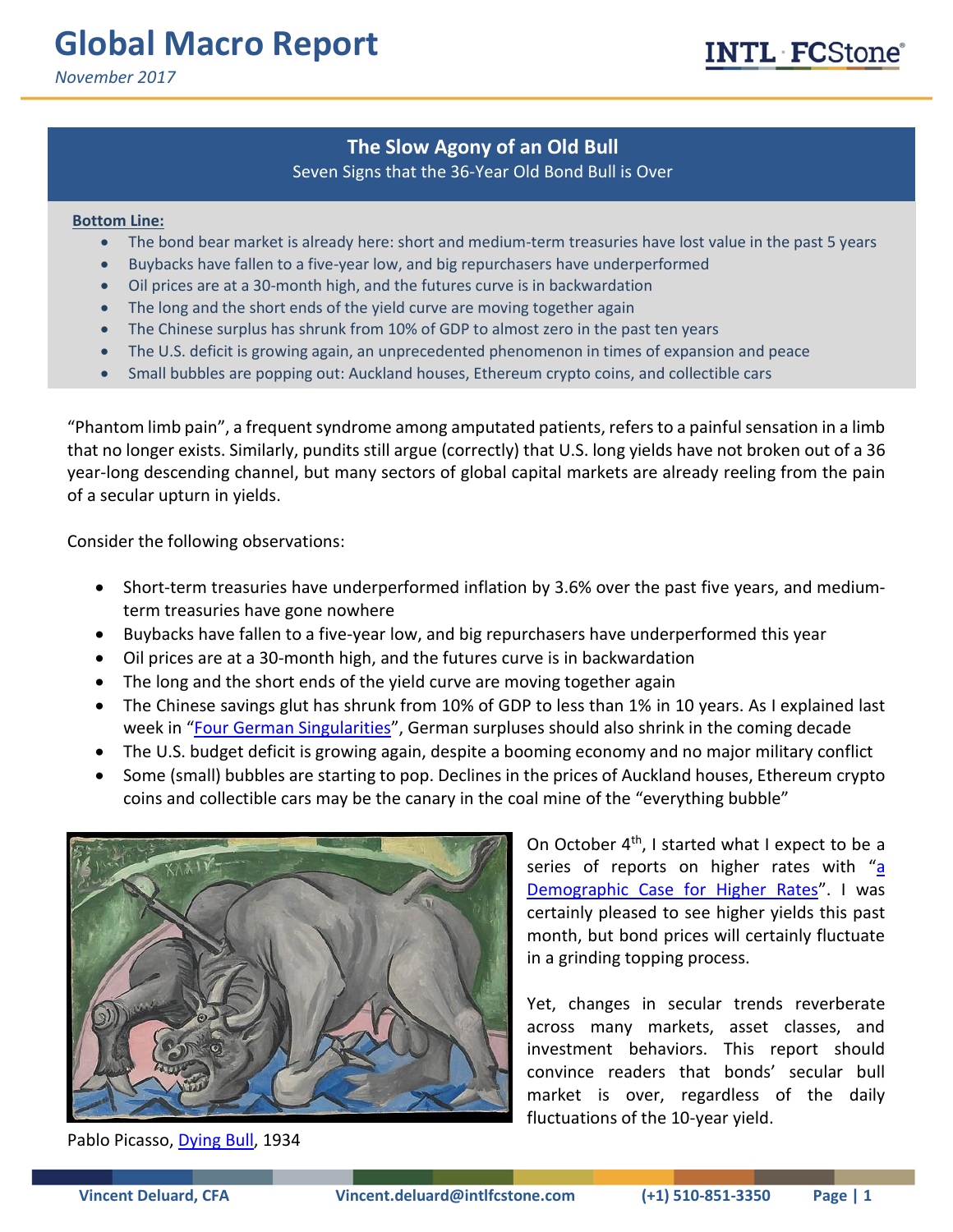# **Global Macro Report**

*November 2017*

#### **The Bear Is Already There**

As often with charts, beauty is in the eye of the beholder. "Lower for longer" proponents are right to point that long yields have not broken from a 30-year long descending channel, and that long-term treasuries have been a great buy every time yield hit the upper band of the channel.

Bond bears prefer to point that 2-year yields are near a 10-year high, and that 5-year yields are close to break their 2011 highs. From a technical perspective, 10-year yields are in the middle of a tug of war between an already-rising short end and a still-flat long end.



Personally, I prefer to look at real total return charts because they show whether an asset is making investors richer or poorer. Over the past five years, short term treasuries have underperformed inflation by 3.6%, and medium-term treasuries have gone nowhere. The only way bond investors made money was by extending duration. In this last phase of the bull market, investors have seemingly confused stocks and bonds: speculators have bought fixed income assets for capital gains, while long-term investors have turned to the stock market for safe income.

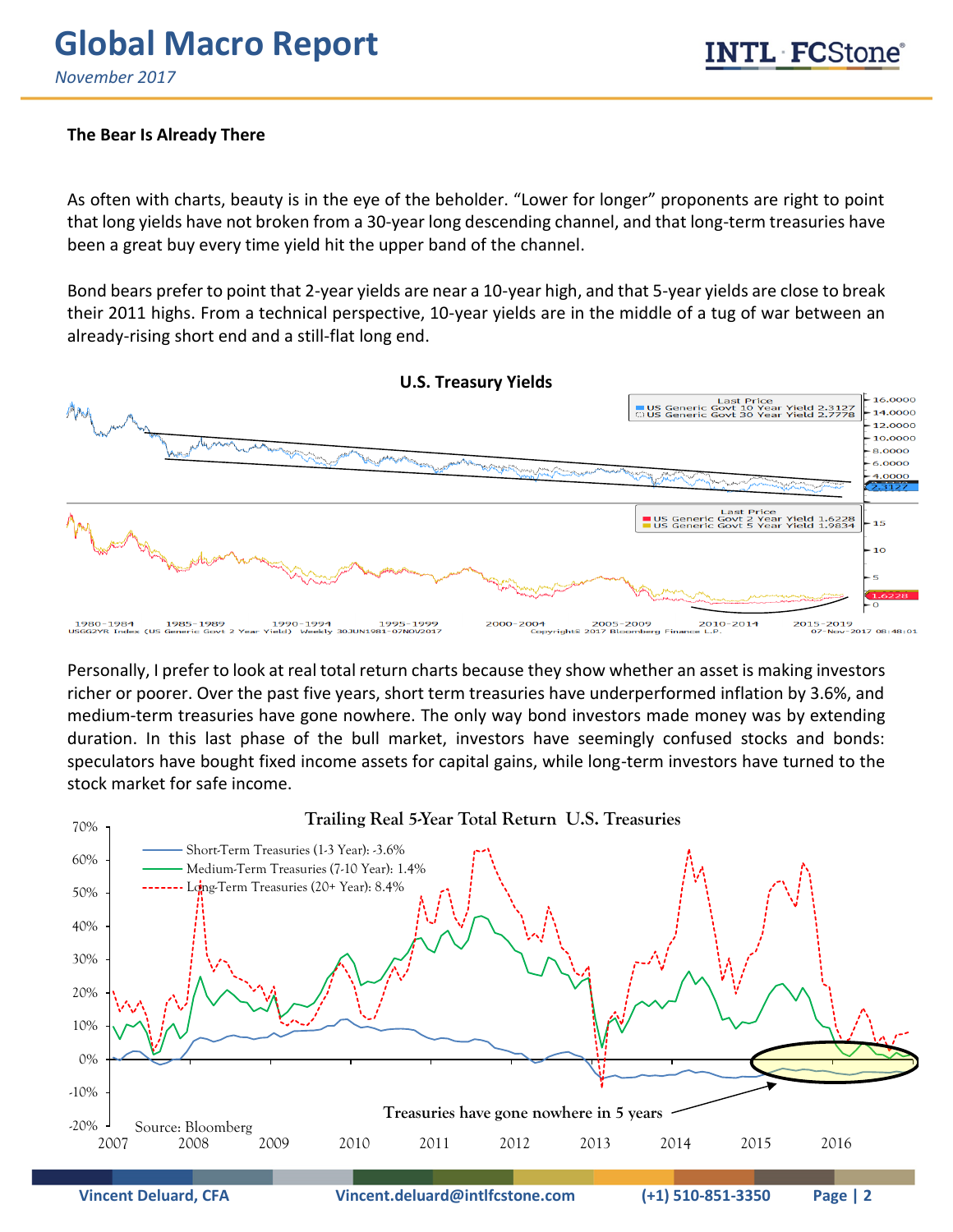## **The Buybacks Craze is Fading**

Soaring buybacks were a pleasant externality of the great bond bull market. Since the cost of debt was constantly falling, executives could magically increase shareholder value (as well as that of their own options) by taking on debt to repurchase stocks. S&P 500 index companies spent \$1.7 trillion on buybacks (\$142 billion a quarter) between 2014 and 2016. However, buybacks have fallen steadily this year, and are on track to reach a 5-year low of \$125 billion a quarter.

Returning vast amounts of cash to shareholders made sense during the "New Normal" of low growth and low inflation. But persistently high business sentiment since the election of Trump has convinced corporate chieftains that cash can be put to better use than retiring stocks: [mega deals](https://www.ft.com/content/45cacd9c-c892-11e7-ab18-7a9fb7d6163e) are back on newspapers' front pages, and the [Fed's Future Capex Index](https://fred.stlouisfed.org/series/CEFDFSA066MSFRBPHI) is at a 30-year high.



Stock market investors seem to agree with corporate CFOs. The largest buyback ETF, which tracks companies that have been buying at least 5% of their shares in the past twelve months, has underperformed the S&P 500 Index by 6% this year.

#### **Relative Strength of the PowerShares Buyback Achiever Portfolio**

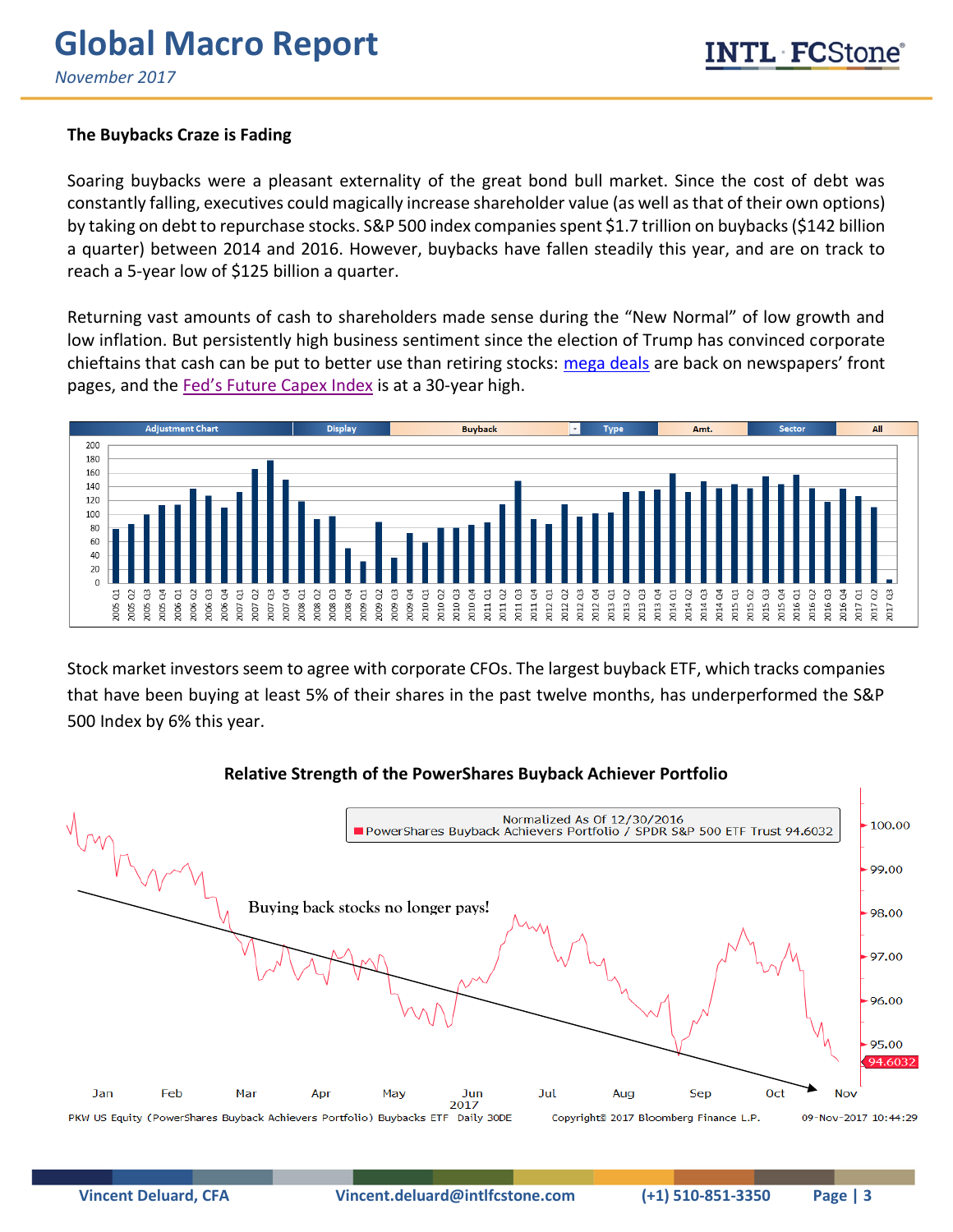### **The Great Rebalancing of Oil Markets**

Lower energy prices and a grinding commodity bear market have been another feature of the "New Normal". Weak global demand, technological advances, and a debt-financed investment boom in U.S. shale basins resulted in a massive supply overhang in the past four years.

As a result, oil futures were in a state of deep contango. Dealers took large discounts to get excess inventory off their hands as quickly as possible. This has changed since mid-October: WTI crude for delivery in 24 months is about 6% cheaper than the spot price.

The autumn rally in oil prices is especially significant because central bankers expected a dis-inflationary effect from the fall of commodity prices in the spring. In [Draghi's words](https://www.ecb.europa.eu/press/pressconf/2017/html/ecb.is171026.en.html) last month "on the basis of current futures prices for oil, annual rates of headline inflation are likely to temporarily decline towards the turn of the year, mainly reflecting base effects in energy prices." Last I checked, Brent oil was a 30-month high and about 40% higher than it was last year, so the "base effects" will be inflationary, not deflationary.



# **The Rebalancing of Global Oil Markets**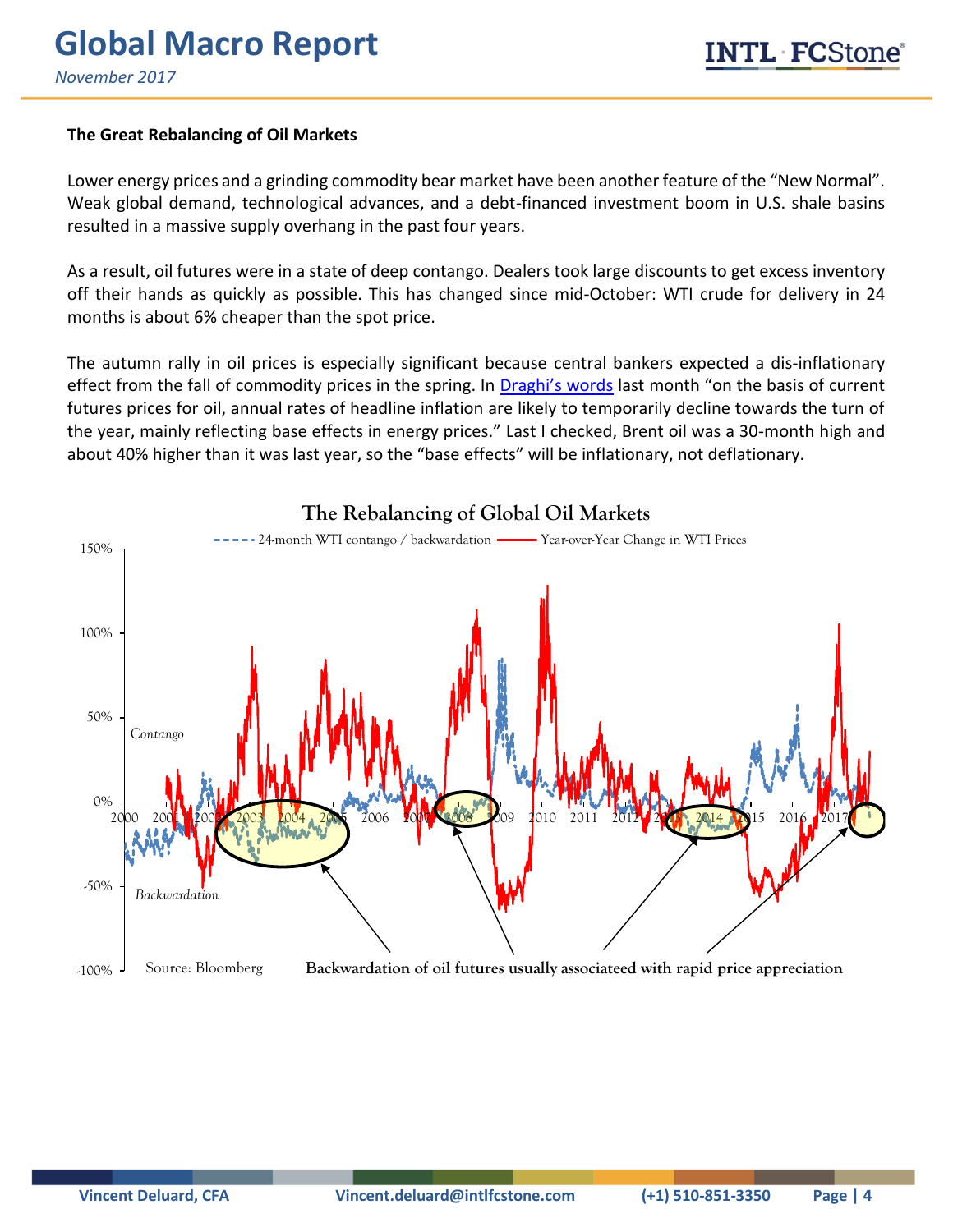## **A Normalizing Yield Curve**

A fourth singularity of the "New Normal" era was a breakdown in yield curve correlations. Usually, both ends of the curve move together because long rates are ultimately a sequence of short rates. Yet, the correlation between 6-month and 30-year yields fell to close to zero between 2011 and 2016. This reflected investors' blind faith in the "[New Gospel of the New Normal](https://marketintel.intlfcstone.com/MISecure/Flex/ViewPdf.aspx?Item=210246)": monetary policy did not matter because the world was turning into a giant Japan. Over the long-term, rates would converge towards ever-lower levels of economic growth and inflation. If short-term rates increased, long-term rates would move the other way as investors thought the economy was too weak to handle a 25-basis point hike.

This correlation, or rather lack thereof, has started to normalize since the Trump election. The correlation between changes in the 30-year yield and the 6-month yield is now a more normal 50%, which means that short-term rate hikes should shift the yield curve in a mostly parallel fashion. For reference, the futures market expects two more rate hikes by the end of 2018, while the median FOMC's dot plots has penned four more hikes.



**Correlation Between the 1-Year Change in 30-Year Yields and 6-Month Yields**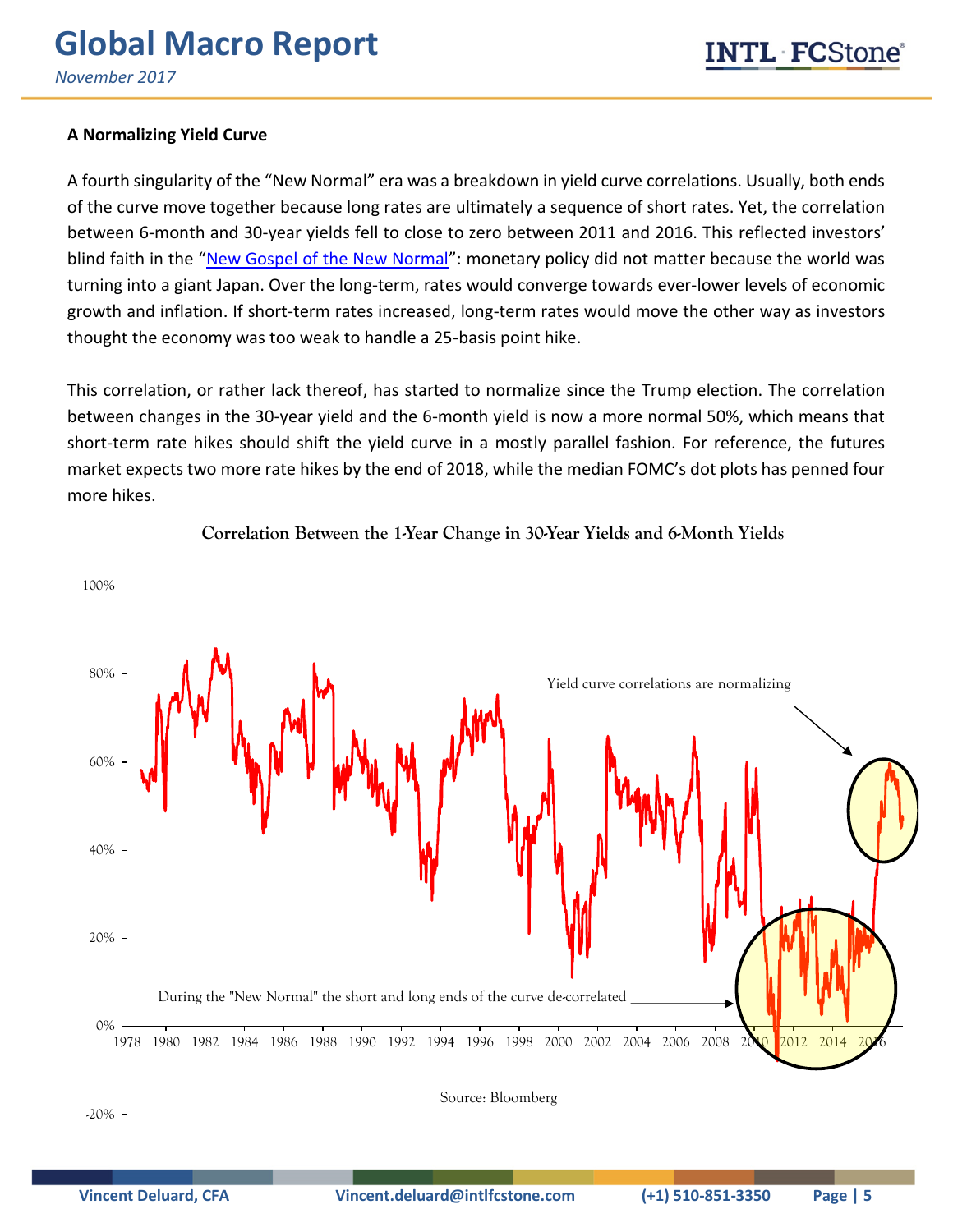#### **A Reduction of the Chinese and German Surpluses**

As I argued in "[a Demographic Case for Higher Rates](https://marketintel.intlfcstone.com/MISecure/Flex/ViewPdf.aspx?Item=208677)", the savings glut of the 2010s was mostly the result of the mercantilist policies of China and Germany. These two countries have accumulated savings of \$6 trillion since 2001. Rather than being invested productively, these savings have clogged global capital markets. Chinese surpluses were parked in long-term U.S. treasuries, keeping long rates from rising even when the real estate bubble was growing. In the case of Germany, trade surpluses showed up as claims on other Eurosystem banks in a ballooning €800 billion target 2 balance – much to the dismay of [German economists,](https://www.project-syndicate.org/columnist/hans-werner-sinn) who do not seem to see the link between claims on eurozone banks (BAD!) and German surpluses (GOOD!).

Hence, a normalization of the behavior of China and German is a necessary condition for the normalization of fixed income yields. The process is already underway in China. In 10 years, China's surplus has fallen from 10% to GDP to less than 1% last quarter. Going forward, China could soon have a deficit because of the massive investments required by the *Belt and Road Initiative*. Better trade links with Central Asia, and Europe would redirect China's trade towards its Eurasian partners, many of which enjoy a surplus with the Middle Kingdom<sup>1</sup>. If the *Belt and Road Initiative* is to China what the Marshall Plan was to the U.S., China's surplus would quickly turn into a deficit. Note that this would not necessarily be a problem for China as the internationalization of the RMB would grant China the exorbitant privilege of having foreign central banks finance its structural deficits.

Germany is much less advanced than China in the process of surplus normalization: its trade surplus was still whopping 7.8% of GDP last quarter. Contrary to China, Germany has no geopolitical ambitions and is happy to accumulate surpluses – for now. Yet, as I explained last week in "[Four German Singularities](https://marketintel.intlfcstone.com/MISecure/Flex/ViewPdf.aspx?Item=212923)", the wave of boomer's retirements will deplete excess savings in the next five years. Labor shortages amidst an alreadytight labor market could feed inflation and erode the country's competitiveness. The real estate bubbles in Munich, Frankfurt, and Hamburg are fueling demand for credit. Last but not least, Germany's significant foreign-born population (12 million or 15%) may not share the Germanic ethos of thrift and prudence.



**China and Germany's Current Account Balance as a % of GDP**

<sup>1</sup> China runs large trade deficits with many large *belt and road* countries: as of 2016, China had a trade deficit of \$26 bn with Switzerland, \$6.5 bn with Iran, \$5 bn with Turkmenistan, and \$2.5 bn with Mongolia.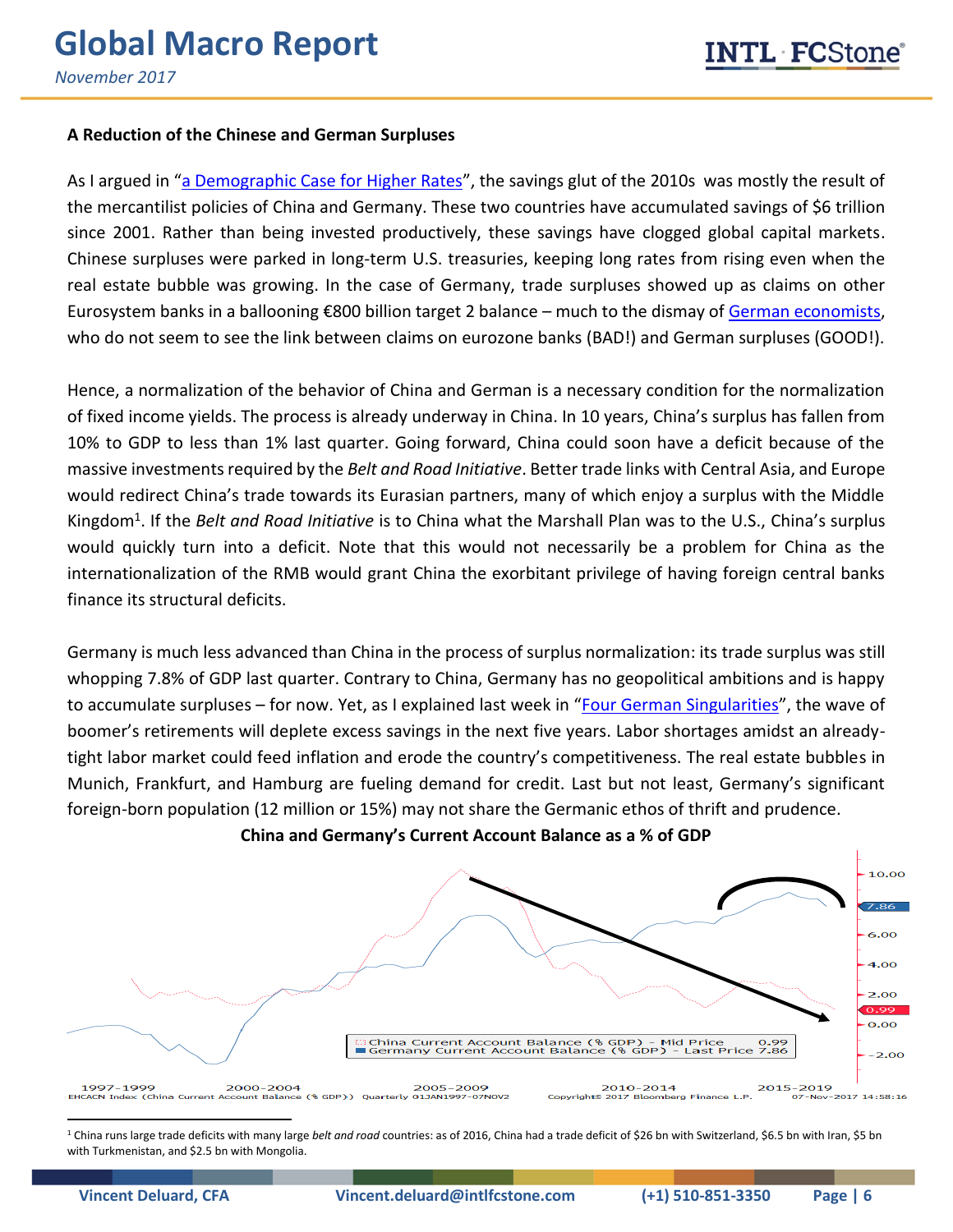#### **Rising Deficits in Times of Peace and Expansion**

Another troubling sign comes from the U.S. budget deficit, which has increased from 2.2% of GDP to 3.4% of GDP last month. As I explained in [Four Interest Rate Myths,](https://marketintel.intlfcstone.com/MISecure/Flex/ViewPdf.aspx?Item=210246) I disagree with the austerity Cassandras who constantly crow about excessive levels of public debt. Global QE has monetized about \$10 trillion of debt globally: I believe that governments in developed countries have room to re-leverage.

What I find stunning about the re-leveraging of the U.S. government is that it is happening at a time of peace and economic boom. U.S. deficits usually soar with wars (on Vietnam, on poverty, on stars, on Iraq, on drugs, on global terrorism etc) and recessions. But this time, the U.S. has effectively withdrawn from Iraq and Afghanistan, and President Trump's major initiatives have been blocked by Congress. The only logical explanation for the rise of the budget deficit is that about 10,000 of boomers retire every day, a number that is bound to rise in coming years.

If U.S. deficits are already on a structurally rising trend at constant policy, one can only imagine what will happen when (or if) Congress votes "the biggest tax cut in the history of the country".



#### **U.S. Federal Budget Balance as a % of GDP**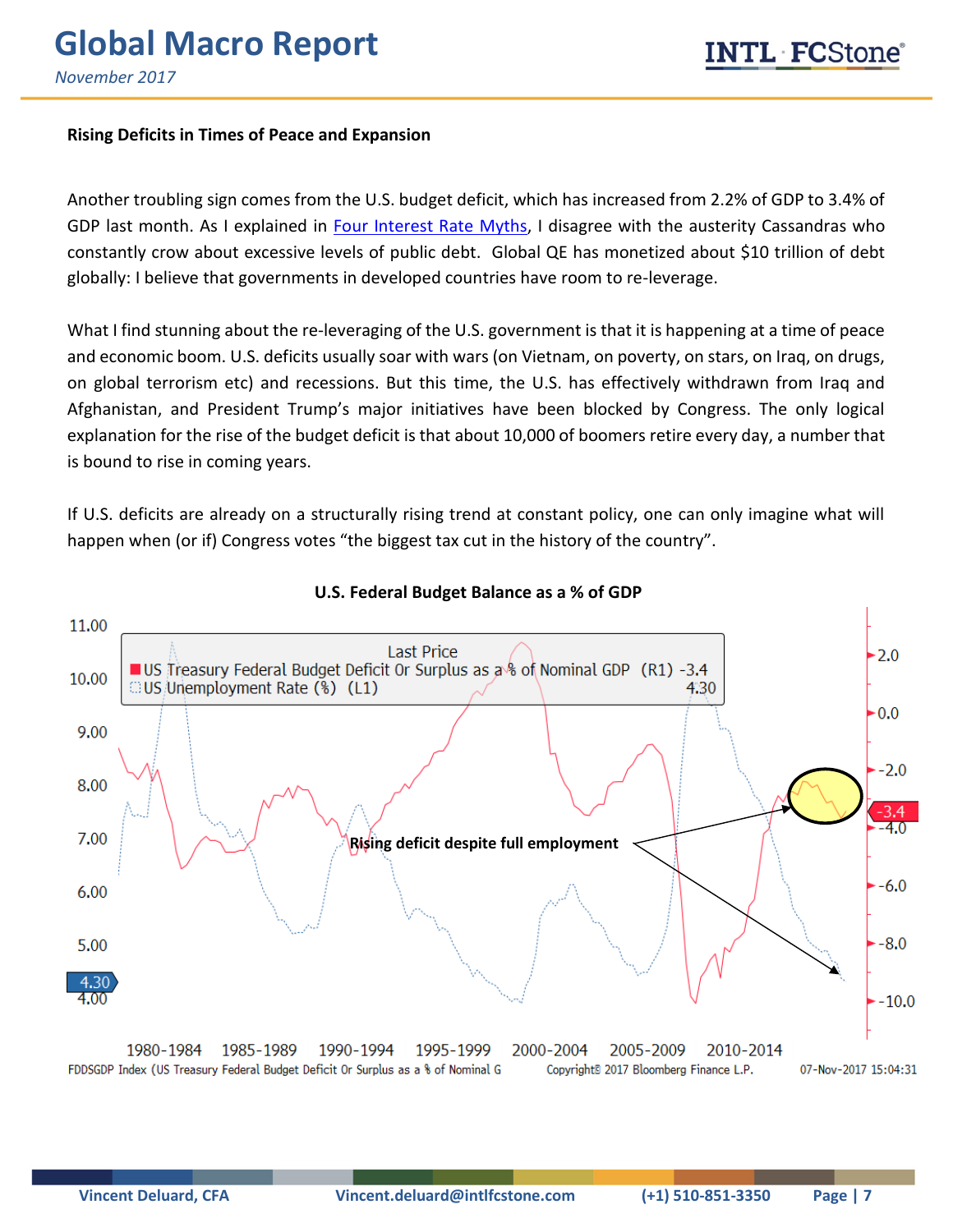### **(Some) Bubbles Are Starting to Pop**

This last section is probably the weakest when it comes to supporting evidence – for now. 10 years of ZIRP/NIRP/QE/QQE/LTRO/TLTRO [insert favorite acronym here] have transferred trillions of wealth to people who did not need to spend it. As a result, massive bubbles have been inflated, from traditional stocks and bonds to Vancouver condominiums, cryptocurrencies and vintage cars.

By and large, these bubbles are still growing. Bitcoin is still close to its all-time high of \$7,260 and a 9,178 square-foot (853 square meter) [single-family house](https://www.mansionglobal.com/articles/79128-hong-kong-residence-sells-for-hk-1-16-billion) in Hong Kong exclusive neighborhood, the Peak, just sold for \$149 million (that translates in a cool price of \$174,678 per square foot).

Yet, cracks are appearing in bubble land. The [price of Ethereum](https://ethereumprice.org/), the world's second largest cryptocurrency by market value, has dropped by 20% since June. While I am on the topic of cryptocurrencies, I should mention that [CoinMarketCap.com](https://coinmarketcap.com/all/views/all/) reports that 1,277 alternative currencies are currently in existence, and that there is about \$96 billion in non-bitcoin cryptocurrency market cap.



**Kiwi Housing Slide** Auckland posts first decline in six years Auckland New Zealand

30%

 $\overline{20}$ 

 $10<sup>10</sup>$  $-10$ 2014 2016 2017 Annual Change in House Prices Source: Quotable Value New Zealand **Bloomberg** 

On the real estate front, Bloomberg recently declared the end of New [Zealand's housing boom](https://www.bloomberg.com/news/articles/2017-11-01/auckland-house-price-drop-brings-kiwi-property-boom-to-an-end). While a cooling of the Kiwi real estate market carries no systemic risk for the global economy, it may be a signal for more bubbles to pop. First, the bull market in Kiwi houses is one of the oldest on record: like the secular bond market in bonds, it started in 1981. Second, New Zealand is perhaps the smallest and most open economy in the long list of housing bubbles (Canada, Australia, Sweden, etc) and thus could be the proverbial canary in the coal mine.

Falling prices for collectible cars are another fun factoid for global macro cocktails parties. According to [Hagerty.com,](https://www.hagerty.com/apps/valuationtools/market-trends/market-rating/October-2017) prices of collectible cars fell 15% in the past twelve months.

At this point, these stories are mostly anecdotal, but I would expect them to become more common. 36 years of falling bond yields have fed an "everything bubble" in seemingly unrelated assets. As this tide recedes, the prices of Dutch master paintings, collectible cars, cryptocurrencies, fine wines, Marvel action figures, and Vancouver condos should start to diverge.